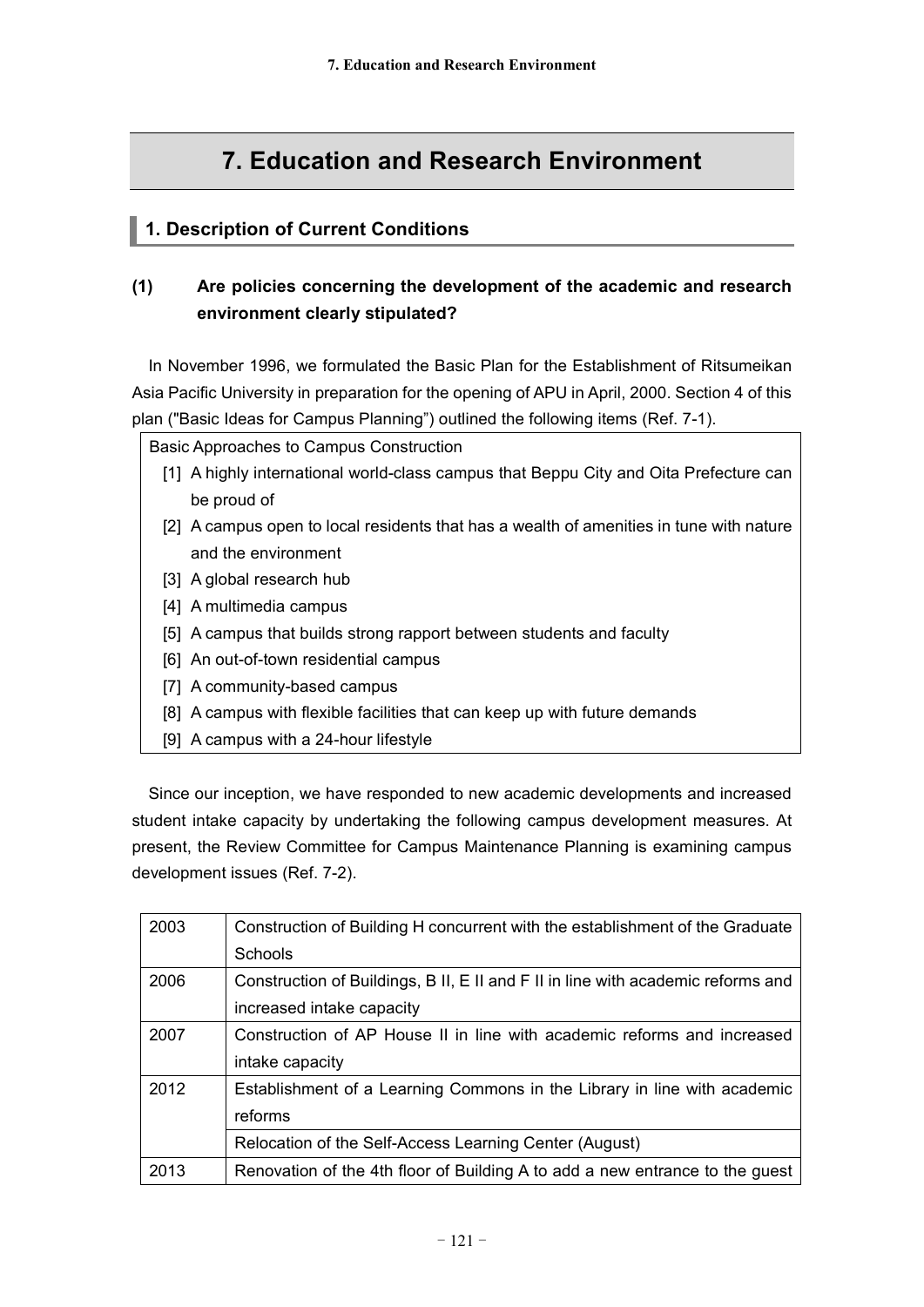|       | reception rooms                           |
|-------|-------------------------------------------|
| 12014 | Renovation of the 1st floor of Building A |

In developing the education and research environment, discussions are held and details are fleshed out prior to the year in which academic reforms are to be implemented. The academic policies in the APU Phase Three Plan (AY2011 ~2014) were confirmed in the document entitled "Outline for the AY2011 APU Academic Reforms" (Ref. 7-3). Research policies and the development of the research environment were confirmed in "Academy Vision R2020: Research Policy at APU" (Ref. 7-4), and a clear direction was established therefor.

The construction of a Learning Commons, which aims to bolster the learning support function of the library, was the main action taken under the AY2011 academic reforms to enhance library and academic information services. The basic approach for this was outlined in "APU Library Improvement: Aiming to Bolster Library Study Functions (Report)" (Ref. 7-5).

#### **(2) Is there sufficient land, buildings and facilities in place?**

The total area of land owned by Ritsumeikan Asia Pacific University is 423,419.41 m<sup>2</sup> of which 65,036  $m^2$  is building area. This is significantly more area than required by Standards for Establishing Universities (Table 5, Basic University Data).

We strive to create a comfortable campus with the following initiatives:

- In order to fit in with the surrounding environment, the buildings on campus are all  $\bullet$ earth tones, but roads and sidewalks have been kept a distinct separate color for aesthetic and safety reasons.
- To ensure that life on campus is comfortable, we installed a fountain and benches and planted shrubbery. We also separate waste into trash and recyclables. In addition, we are working to create a fully smoke-free campus.
- To support student life on campus, we built Building E (Student Union), which houses a cafeteria and student activity space, and Building E II (Student Union II), which houses a shop and student activity space, adjacent to each other. Meanwhile, AP House, our international education dormitory, provides accommodation for up to 1,310 students.
- The campus is also equipped with an athletic field  $(41,810 \text{ m}^2)$  and a gymnasium  $(2,950.67 \text{ m}^2).$

We are implementing energy efficiency measures in accordance with the Act on the Rational Use of Energy ("Energy Conservation Act") and the Act on Promotion of Global Warming Countermeasures ("Global Warming Prevention Act"). In 2010, the Trust established the Environmental Committee, which has been undertaking activities ever since.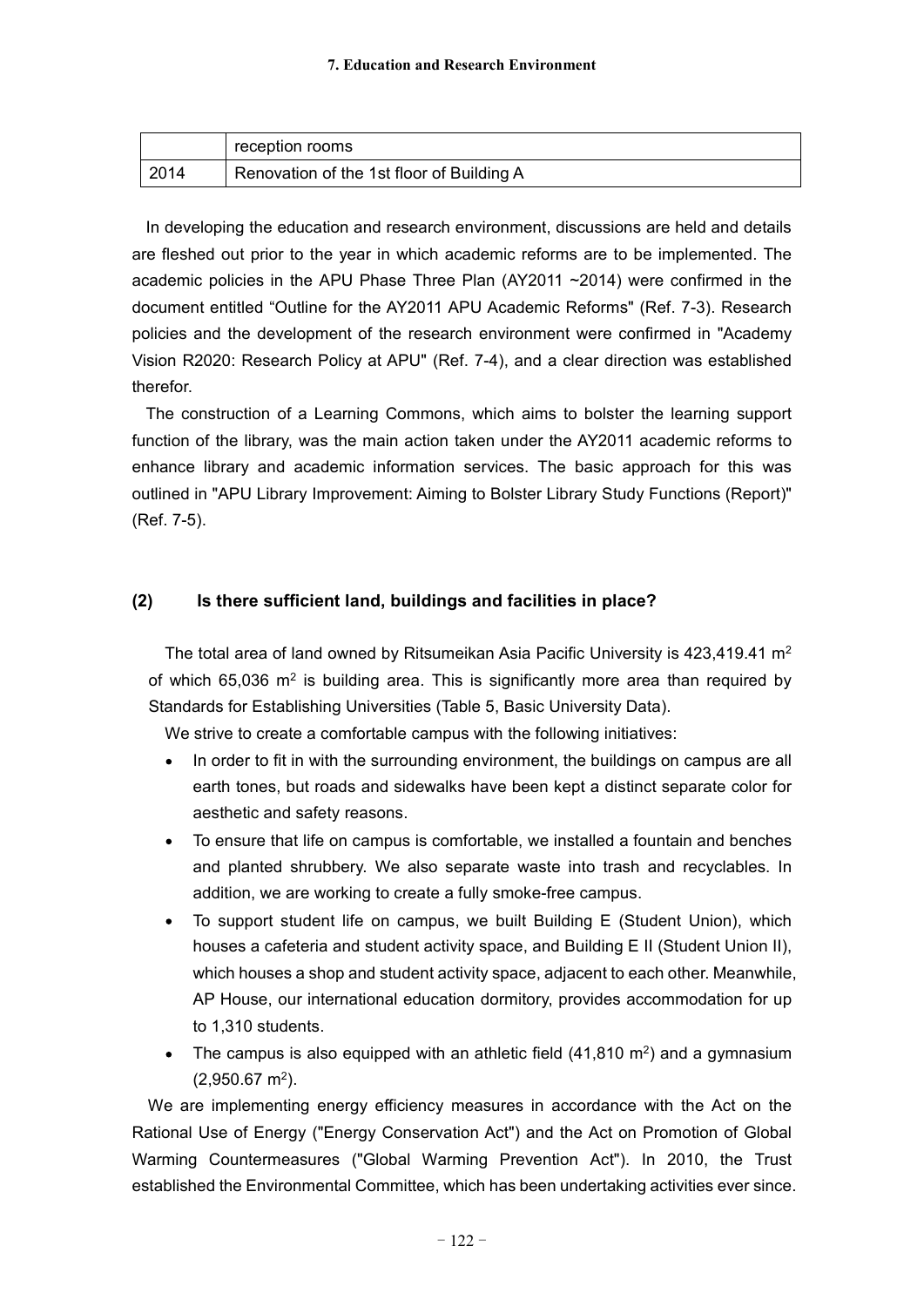In particular, the Committee has promoted the part-time usage of heating equipment, the installation of motion and brightness sensors for light fixtures, and the improvements of Central Security Office facilities.

All facility repair and maintenance and general campus management falls under the jurisdiction of the Administration Office, which works closely with the Trust's Office of Facilities Management on these duties.

With regard to IT devices and equipment, the basic policy is for the visual projection equipment (e.g. projectors and flat screen displays etc.), microphones and audio-visual devices installed and/or located in each of the classrooms to be replaced in order of age when i) equipment gets too old (i.e., at least eight years has passed since installation), and ii) installation and usage conditions have been standardized.

To ensure the safety and sanitation of facilities, we have installed and administer a central monitoring system that detects facility malfunctions and troubles with extraordinary speed. This system also allows us to remotely monitor and manage lighting and air conditioning operations, equipment malfunctions and room entry. The Office of Campus Management and Security, located beside the Central Security Office, is manned 24 hours a day, thereby enabling us to ascertain issues rapidly. This office also manages an in-house contact list and reporting system.

We also formulated the Ritsumeikan Trust Risk Management Regulations (Ref. 7-6), Ritsumeikan Trust Fire and Disaster Prevention Management Regulations (Ref. 7-7) and the Ritsumeikan Trust Faculty and Staff Health and Safety Management Regulations (Ref. 7-8) to ensure campus safety and sanitation control, prevent accidents and disasters, and protect the life, physical well-being and property of all members of the university.

## **(3) Are the library and academic information services functioning adequately?**

1) Establishment of infrastructure to provide and promote the usage of academic information

As of the end of AY2013, the library stocked 189,442 books, 2,084 periodicals, 70 online databases and electronic journals (Ref. 7-9), and 4,504 audio-visual resources (Table 31, University Data Book). Combined with materials available from Ritsumeikan University via inter-library loan, a total of 3,253,161 books can be accessed, making for a distinctive yet well-balanced collection suited to the education and research fields at APU.

Of the approximately 10,000 new books purchased every year (Table 31, University Data Book), the majority are books listed in syllabi (i.e., reference books and textbooks recommended by faculty), books that students request the library to purchase, and academic titles pertaining to lectures. In this way, the collection spans a wide range of subject matter, including interdisciplinary fields and liberal arts.

The library has subscriptions to 1,354 Japanese and 694 foreign periodicals as well as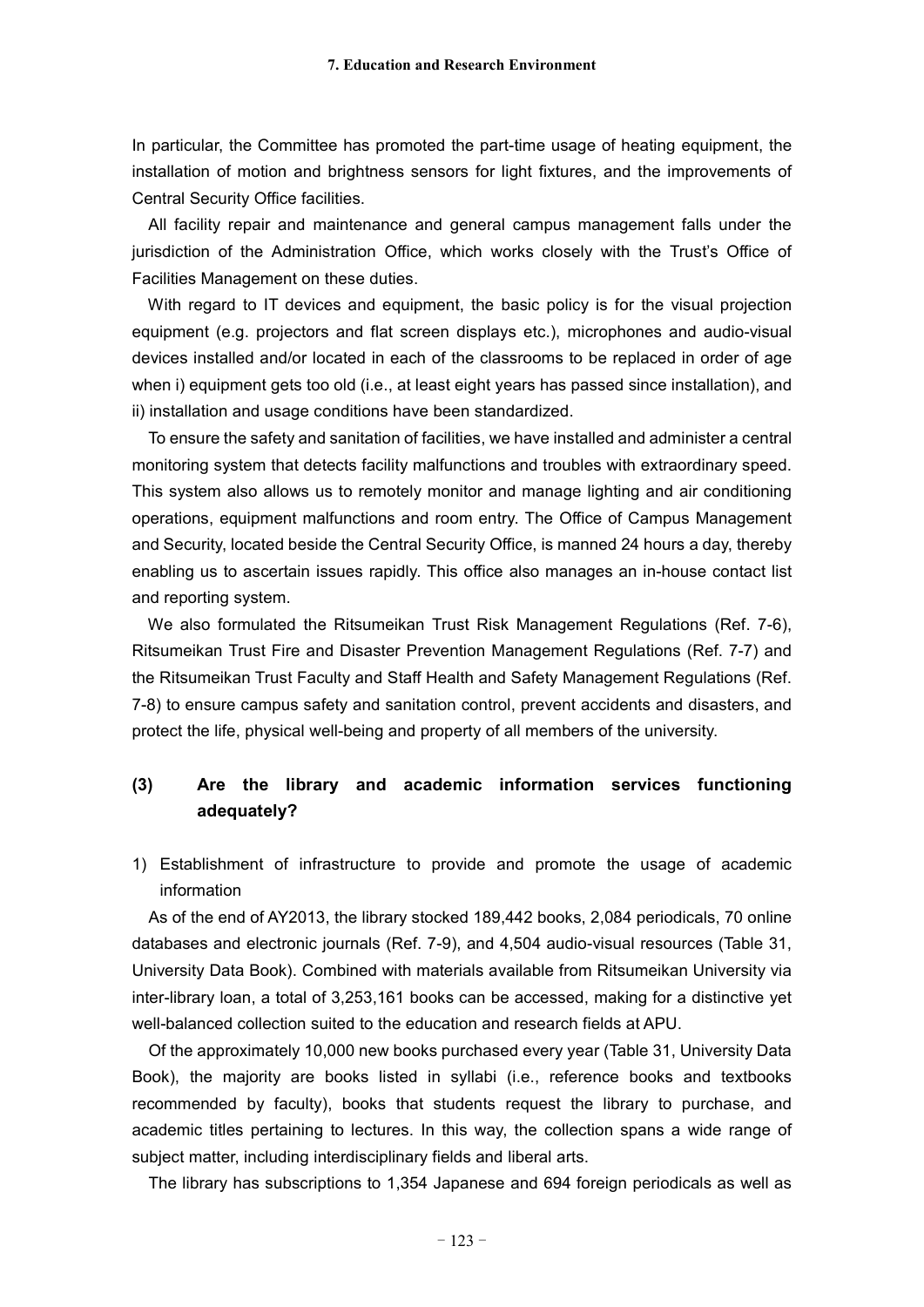70 online databases and electronic journals. Keeping in mind APU's unique features, we maintain a particularly robust collection of foreign periodicals. Furthermore, given the global scope of our activities, we have enhanced our databases and electronic journals so that students, faculty and staff can access them from anywhere. As of March 2014, we have subscriptions to 70 databases, including our own subscriptions and those for so-called core databases which we share with Ritsumeikan University. These can be accessed at any time from either the faculty offices or the open computer room via the on-campus LAN network. There is also a virtual private network (VPN) that can be used to access databases from off campus. Library users can use the library homepage to request photocopies, apply to borrow books from other institutions via inter-library loan (ILL) and reserve books, which enables us to offer highly convenient academic information services.

In AY2011, we adopted a Learning Commons to transform the library into a space where students can study individually or in groups and added booths where students can receive academic advising from faculty as well as booths that offer Japanese and English writing support.

2) Library literacy education and the development of an environment for using academic information

Using the Ritsumeikan Academic Information System (RUNNERS), library users can search for books, periodicals and electronic journals from the APU Library as well as the six Ritsumeikan University libraries; they can also reserve and request materials from any of the libraries in the system by way of inter-library loan.

In addition, we teach library literacy in First-Year Student Workshop I, which is required for all incoming freshmen, and in connection to this, we offer out-of-class sessions where students learn to search for books in the collection and search for information from online sources. This resulted in an increase in the average number of books borrowed by students from 16.8 in AY2012 to 17.9 in AY2013 (Ref. 7-10, p. 3). Furthermore, we engage in learning support in the form of library guidance sessions, which are held according to a yearly schedule and include in-class guidance sessions implemented in cooperation with faculty as well as guidance sessions targeting graduate students (Ref. 7-11).

#### 3) Library overview

The library covers an area of 3578.73  $m<sup>2</sup>$  and has 851 seats (Ref. 7-12). It has a Reserve Corner, which provides one-stop access to the books designated as Required Readings and Further Readings for every subject as well as to regular books. It also has a section for periodicals and magazines, an audio-visual corner, an information search corner, academic advising booths, a Writing Center, which provides Japanese and English writing support, group study rooms and a Multimedia Room. In AY2013, the library was open for 339 days, attracted approximately 540,000 users and lent out nearly 100,000 books (Table 32, University Data Book).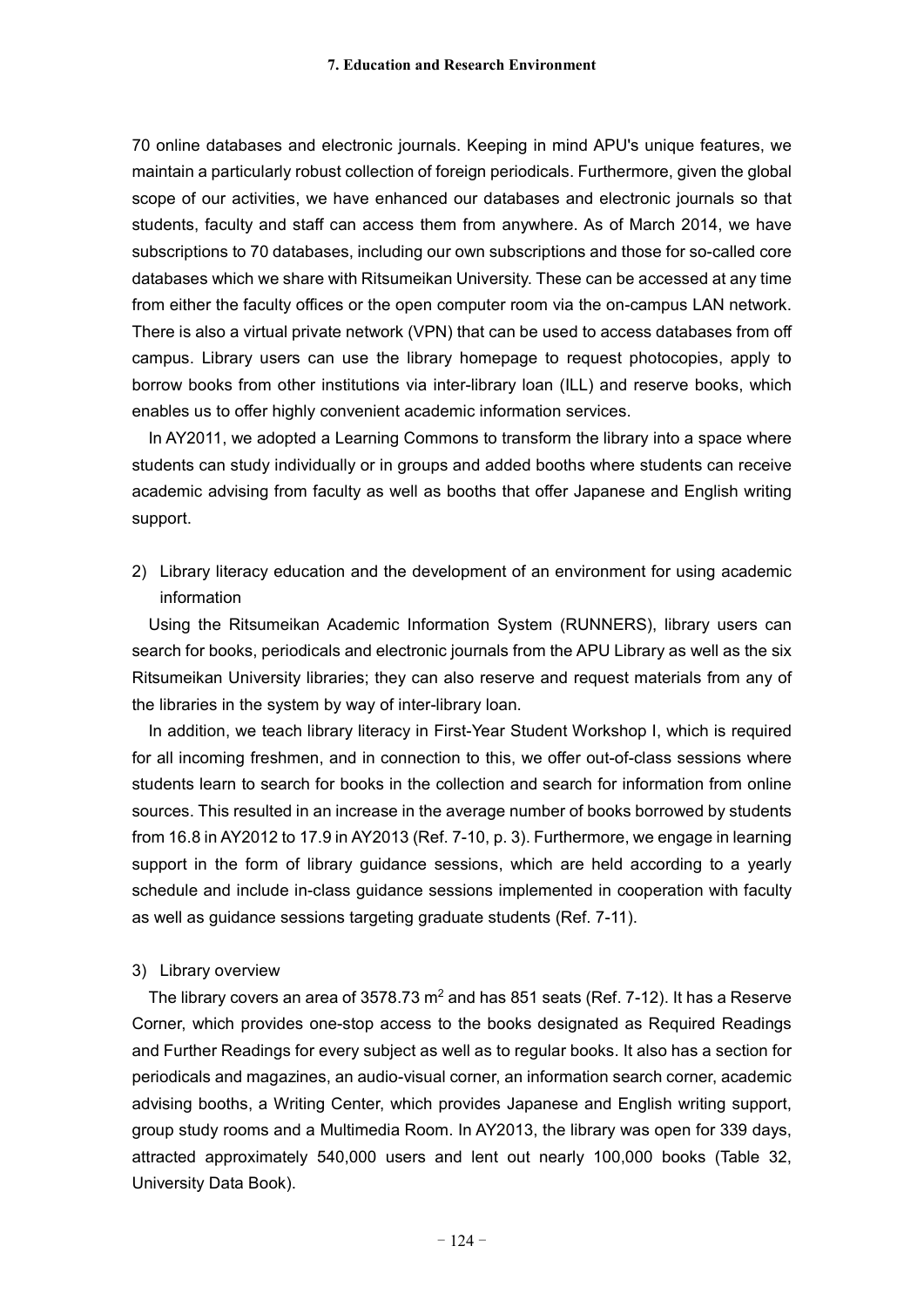Librarian-qualified staff from an outsourcing company assist users at the main counter and the Reference Counter. Reference Counter staff are also involved in some of the library guidance sessions held to promote library literacy. Student staff are also involved in library operations. They shelve books, run guidance sessions, provide quick reference services and engage in publicity activities.

Through NACSIS-Webcat (a comprehensive catalogue database) and ILL with the National Diet Library, the National Institute of Informatics, and other domestic and international universities, we can access and share a wide range of academic information and catalogued data, thus ensuring the effective usage of resources.

#### 4) Effective budget management

The collection management policy and other policies were reviewed in AY2012, after which we began using e-books for the Required Readings and Further Readings stipulated in the syllabi for all subjects. We also increased the upper limit for purchasing books recommended by faculty from ¥200,000 per faculty member in AY2012 to ¥250,000 per faculty member in AY2013. In this way, we have striven to manage the budget more effectively (Ref. 7-13).

# **(4) Is there sufficient infrastructure and conditions in place to support education and research?**

#### 1) Establishment of infrastructure to support education and research

With the adoption of the Learning Commons, we established spaces for group learning, which is a feature of many of our classes, and we set up the Self-Access Learning Center (SALC) as a place where students can receive language learning support outside of class. In addition, we introduced the online tool Blackboard to complement our classroom lectures, and in student exchange programs subsidized by MEXT's Re-Inventing Japan Project, we started using Manaba Folio, an e-portfolio that visualizes and enables the sharing of student growth. In this way, we have established sufficient infrastructure and conditions to support education and research.

We operate two systems to provide academic support in lectures, graduate student Teaching Assistants and undergraduate Peer Advisors. In AY2013, we employed 639 students under these systems.

In case of Peer Advisors, upperclassmen who previously took First-Year Student Workshop I and II, which is required for all freshmen, are employed as Peer Advisors in the same subjects to answer students' questions and to assist with the creation of materials and classroom operations, thus supporting both the faculty and fellow students. This enables smooth classroom management and makes for more interactive classes. We also hire students to perform a range of other functions. We also employ specialized staff who provide technical assistance in educational settings and students who offer support in the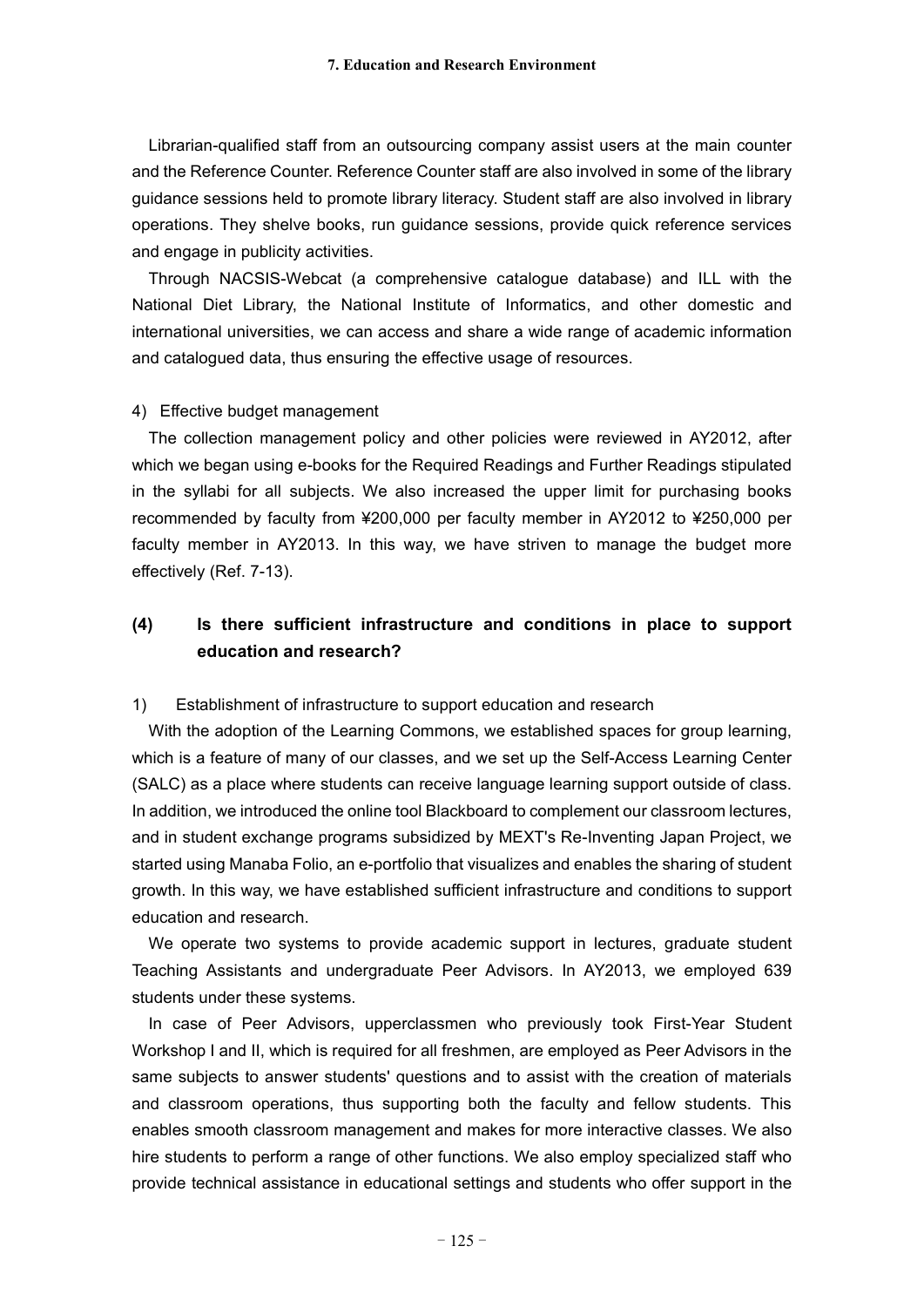library.

2) Bilingual support: The foundation of an international university

We admit large numbers of international students with no Japanese language proficiency at the time of enrollment. For this reason all signage on campus is in both Japanese and English, all offices are equipped to deal with students in both Japanese and English, and the homepage has been written in both Japanese and English since our inception. Since opening, we have operated our registration support system and issued academic transcripts and other official certificates and notifications in both Japanese and English.

#### 3) Support for faculty research

Regarding research allowances, tenured faculty, fixed-term faculty, and speciallyappointed faculty all receive ¥200,000 in individual research materials expenses and ¥100,000 in research travel expenses every academic year (Ref. 7-14).

In addition, we operate the following systems, including internal research subsidies, in an effort to enhance research support for our faculty.

|                                                                 | <b>Budget</b> |  |  |  |
|-----------------------------------------------------------------|---------------|--|--|--|
| Ritsumeikan Asia Pacific University Academic Research Subsidies | ¥22,000,000   |  |  |  |
| (Grant-in-Aid-Linked / General) (Ref. 7-15)                     | (Ref. 7-17)   |  |  |  |
| Ritsumeikan Asia Pacific University Academic Conference         |               |  |  |  |
| Presentation Subsidy System (Ref. 7-16; Ref. 7-17)              |               |  |  |  |
| Ritsumeikan Asia Pacific University Academic Publication        | ¥3,500,000    |  |  |  |
| Subsidies (Ref. 7-18)                                           |               |  |  |  |
| Ritsumeikan Asia Pacific University International Conference    | ¥1,000,000    |  |  |  |
| Subsidy System (Ref. 7-19)                                      |               |  |  |  |

These funds are equivalent to ¥220,833 per full-time faculty member. (This applies to 120 full-time faculty members excluding Lecturers, who are not eligible for these systems.) In addition, we operate the Ritsumeikan Asia Pacific University Academic Development Leave (ADL) system, which exempts up to eight tenured faculty per year from classes so they can focus on their research during a sabbatical (Ref. 7-20).

Under the aforementioned Faculty Assessment System, the faculty member who receives the Special Award for Research is provided with a subsidy to be used for either publication or research as well as priority in applying for ADL (Ref.7-21 p7).

As was mentioned earlier, the Ritsumeikan Center for Asia Pacific Studies was established at APU in 1996 to promote Asia Pacific-related research and disseminate research achievements. In AY2010, we established the International Association for Asia Pacific Studies to elaborate upon the "creation of a new academic discipline" set forth in the Opening Declaration. This Association aims to shape and promote Asia Pacific studies and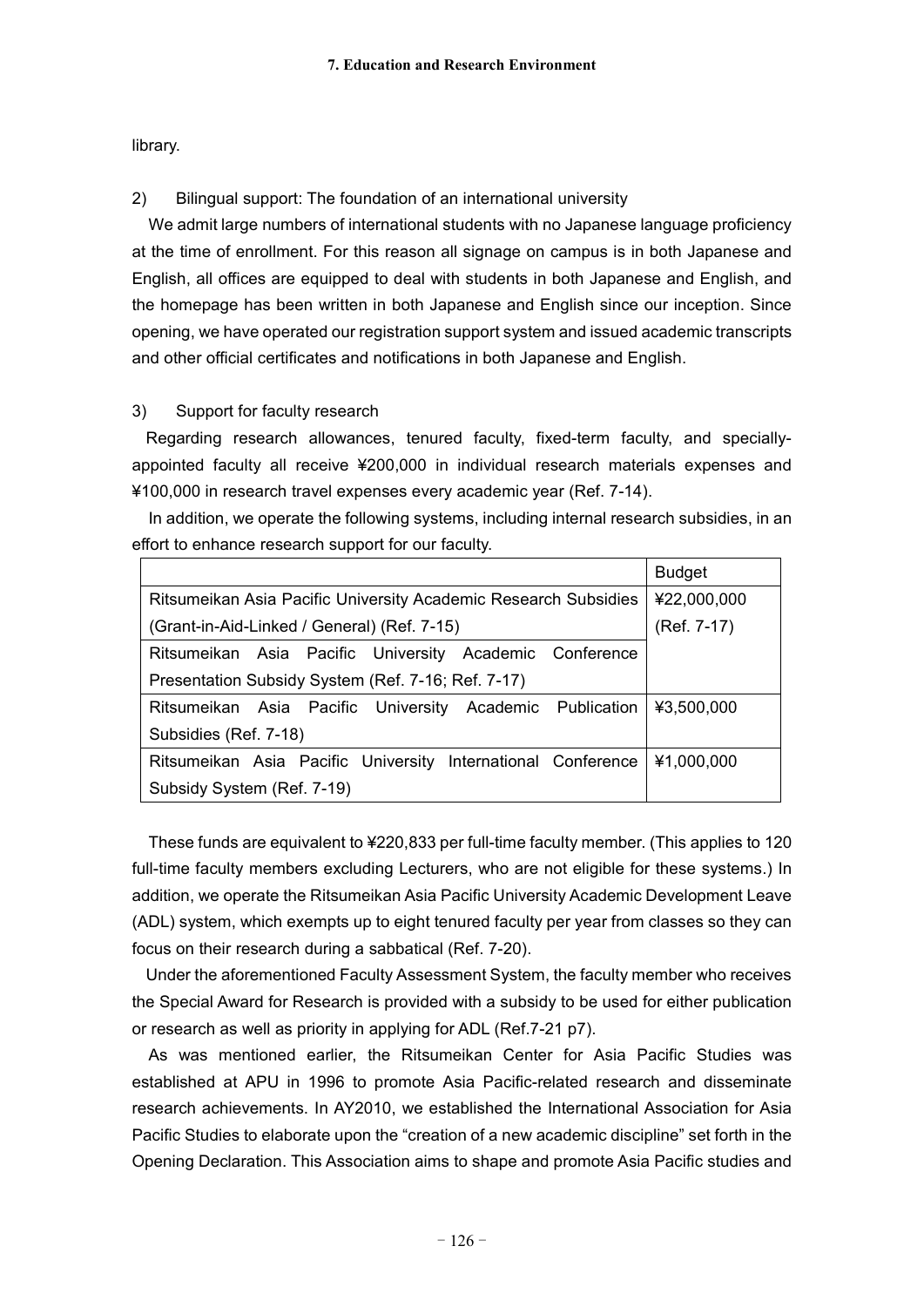become an intellectual hub that can globally accumulate and disseminate research results in various academic disciplines as they pertain to the sub-regions of the Asia Pacific.

# **(5) Are the necessary measures in place to ensure compliance with research ethics guidelines?**

With regard to research ethics, we have formulated the Ritsumeikan Asia Pacific University Research Code of Ethics (Ref. 7-22). With this Code of Ethics, in addition to guaranteeing researchers the right to freely engage in research based on their good conscience as academics, the Code of Ethics, we aim to create a shared ethical outlook for the entire university so that both APU and its researchers can fulfill their responsibilities to society in a self-directed manner. We also aim to protect the individuals and/or organizations being researched and the researchers themselves against any rights violations during the research process. Through the appropriate and efficient execution of research at APU, we hope to earn the trust of the public and maintain it over the long term. We also formulated the Ritsumeikan Asia Pacific University Guidelines for Ethical Conduct in Research Involving Human Subjects, and all faculty whose research is applied by these guidelines were notified individually by the office. We also posted them on our homepage (Ref. 7-23).

To enforce the Ritsumeikan Asia Pacific University Research Code of Ethics, we established the Ritsumeikan Asia Pacific University Research Ethics Committee. When deemed necessary, the Committee issues guidance to our researchers (Ref. 7-24). The Committee also handles i) questions and complaints about researchers who commit violations stipulated in the Code of Ethics, ii) questions and complaints from people who claim to have been treated improperly or unfairly by a researcher, and iii) reports of falsifications, fabrication and plagiarism.

# **2. Assessment**

#### **(1) Items that are Showing Results**

#### 1) Library infrastructure for learning support

To build a collection of books relevant to the academic content of subjects at APU, the library, as a general rule, purchases two copies of every book listed in the syllabi (Books listed as Further Reading: up to 15 for undergraduate subjects and 30 for graduate subjects; Required Reading: up to three each for undergraduate and graduate subjects). Also, when classes are in session, the library shelves the books denoted as Required Reading and Further Reading in the syllabi in the Reserve Corner as part of its efforts to support student learning. Since the adoption of the Learning Commons, the percentage of students using the library has increased (Ref. 7-10 p5). In AY2013, the library employed 63 Academic & Learning Resource Core Staffs (ALRCS). In this way, our efforts to create an environment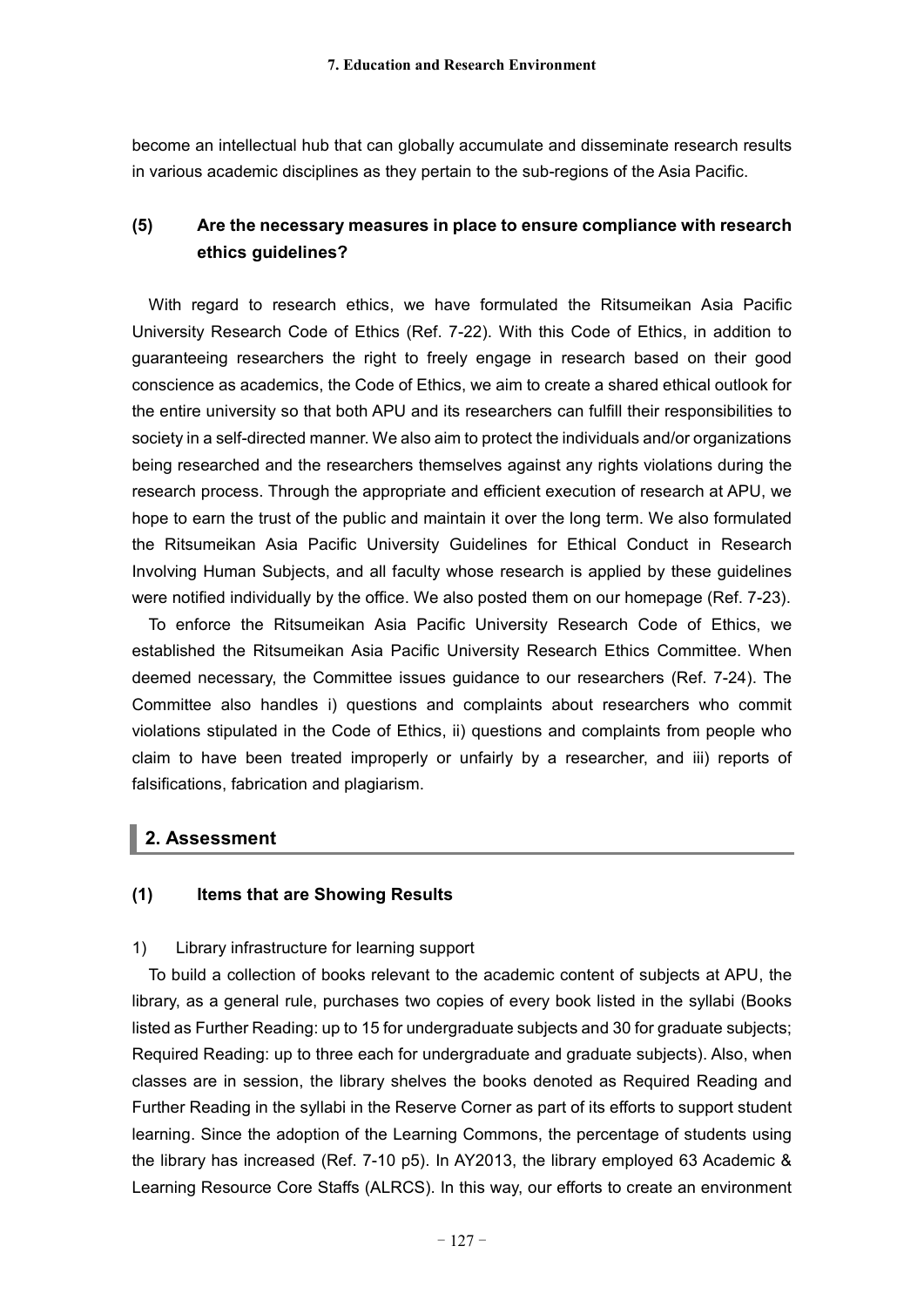to encourage learning are commendable (Ref. 7-11).

### 2) Full-time faculty research funds

In AY2014, the Ritsumeikan Asia Pacific University Academic Research Subsidy system was revised to urge faculty to apply for Grant-in-Aid and provide them with generous financial support to that end. The result of this is a more clearly defined purpose for research since we can now assure fairer distribution of internal research subsidies while promoting the acquisition of Grant-in-Aid, thereby raising the level of our research activities.

## **(2) Areas for Improvement**

### 1) Research ethics

In light of the Ritsumeikan Asia Pacific University Research Code of Ethics, the Ritsumeikan Asia Pacific University Research Ethics Committee issues the necessary guidance and advice concerning research ethics to researchers, but some researchers say the consultation procedures and screening process have become opaque. Furthermore, as the number of consultations on research ethics and compliance increases every year, we are not always able to respond quickly under the existing system.

# **3. Strategic Direction for the Future**

### **(1) Items that are Showing Results**

### 1) Library infrastructure for learning support

We have determined there to be a high correlation between the number of library visits and GPA, so we will continue developing systems that encourage students to get into the habit of using the library regularly.

### 2) Full-time faculty research funds

In AY2015, we will reach the final year of the process launched in AY2014 to improve the operation of the Ritsumeikan Asia Pacific University Academic Research Subsidy system. This means that the general internal research subsidies that are not linked to Grant-in-Aid applications will be discontinued, leaving only the Grant-in-Aid-linked type; therefore, we will strive to design a new system that not only provides research funds to faculty preparing to apply for Grant-in-Aid, but also disbursed additional research funds as a special in to those faculty who have secured Grants-in-Aid.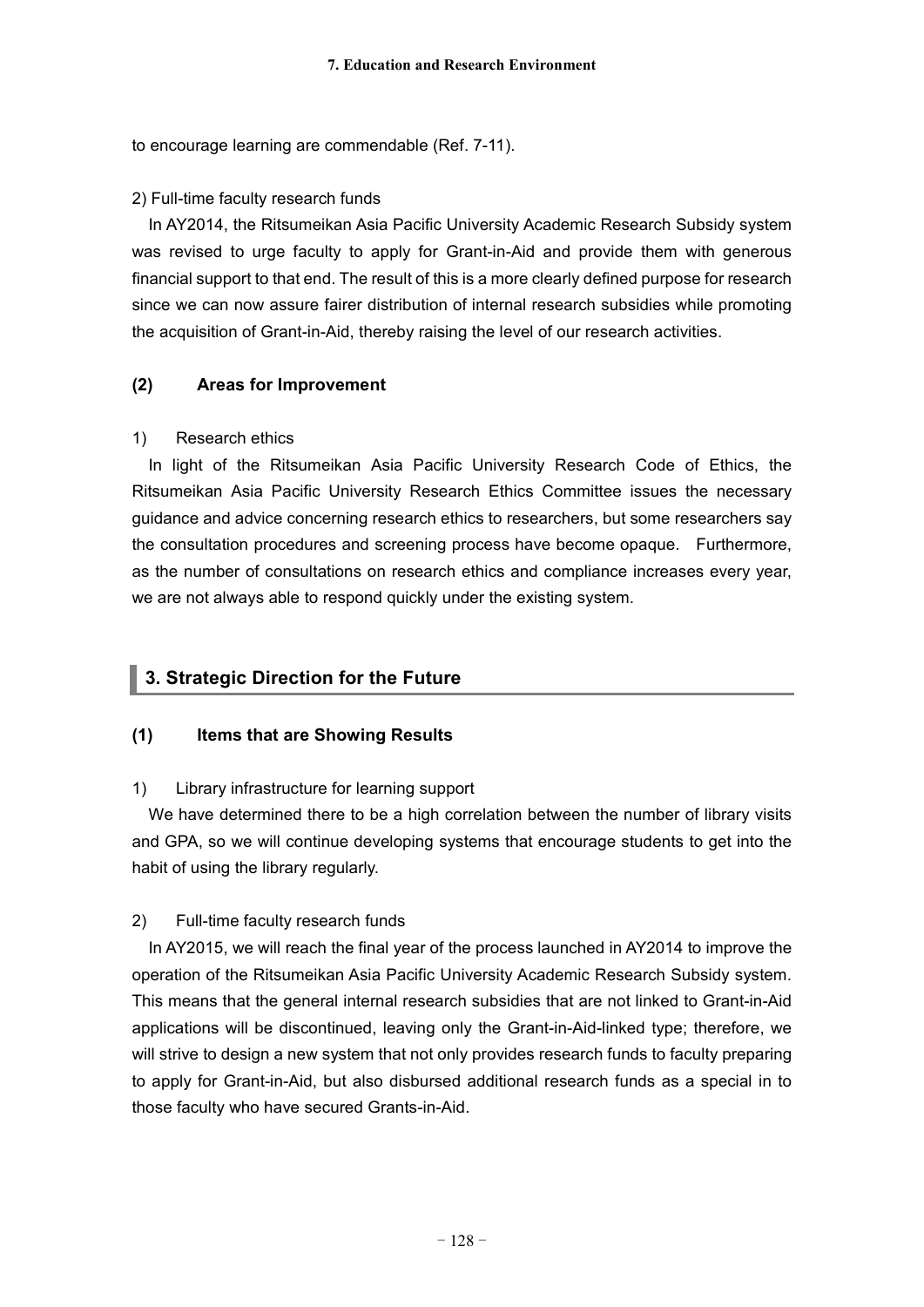### **(2) Areas for Improvement**

#### 1) Research ethics

Keeping an eye on policy trends at the national level, we will strive to enhance our efforts to raise awareness about research ethics. We will also formulate guidelines containing detailed procedures to ensure that researchers do not commit research misconduct stemming from an inadequate understanding of ethics. Also, since the number of consultations regarding research plans involving human subjects is on the rise, we will develop a screening framework under the supervision of the Research Ethics Committee to ensure a swift and proper response thereto.

# **4. Supporting Resources**

- 7-1: Basic Plan for the Establishment of Ritsumeikan Asia Pacific University
- 7-2: "On the Establishment of the Review Committee for Campus Maintenance Planning"
- 7-3: "Outline for the AY2011 APU Academic Reforms—Cultivating Human Resources with International Currency through Assurance of Quality in Learning"
- 7-4: "Academy Vision R2020: Research Policy at APU"
- 7-5: "APU Library Improvement: Aiming to Bolster Library Study Functions—Creating a Learning Commons where Students Can Learn, Interact and Grow—(Report)"
- 7-6: Ritsumeikan Trust Risk Management Regulations
- 7-7: Ritsumeikan Trust Fire and Disaster Prevention Management Regulations
- 7-8: Ritsumeikan Trust Faculty and Staff Health and Safety Management Regulations
- 7-9: List of online databases available from the APU Library, APU homepage
- 7-10: AY2013 Annual Report
- 7-11: AY2014 Policy for Learning Support Activities in the APU Library Learning Commons (Proposal)
- 7-12: Area covered by APU Library facilities
- 7-13: "Handling of the AY2014 APU Library Book Budget (Draft)"
- 7-14: Ritsumeikan Asia Pacific Regulations on the Handling of Individual Research Funds
- 7-15: Application Guidelines for AY2014 APU Academic Research Subsidies (Grant-In-Aid Linked and General Types)
- 7-16: Application Guidelines for the AY2014 APU Academic Conference Presentation Subsidy
- 7-17: "AY2014 APU Academic Research Subsidy: Screening Policy for the Conference Presentation Subsidy"
- 7-18: Application Guidelines for the Ritsumeikan Asia Pacific University Academic Publication Subsidy Regulations